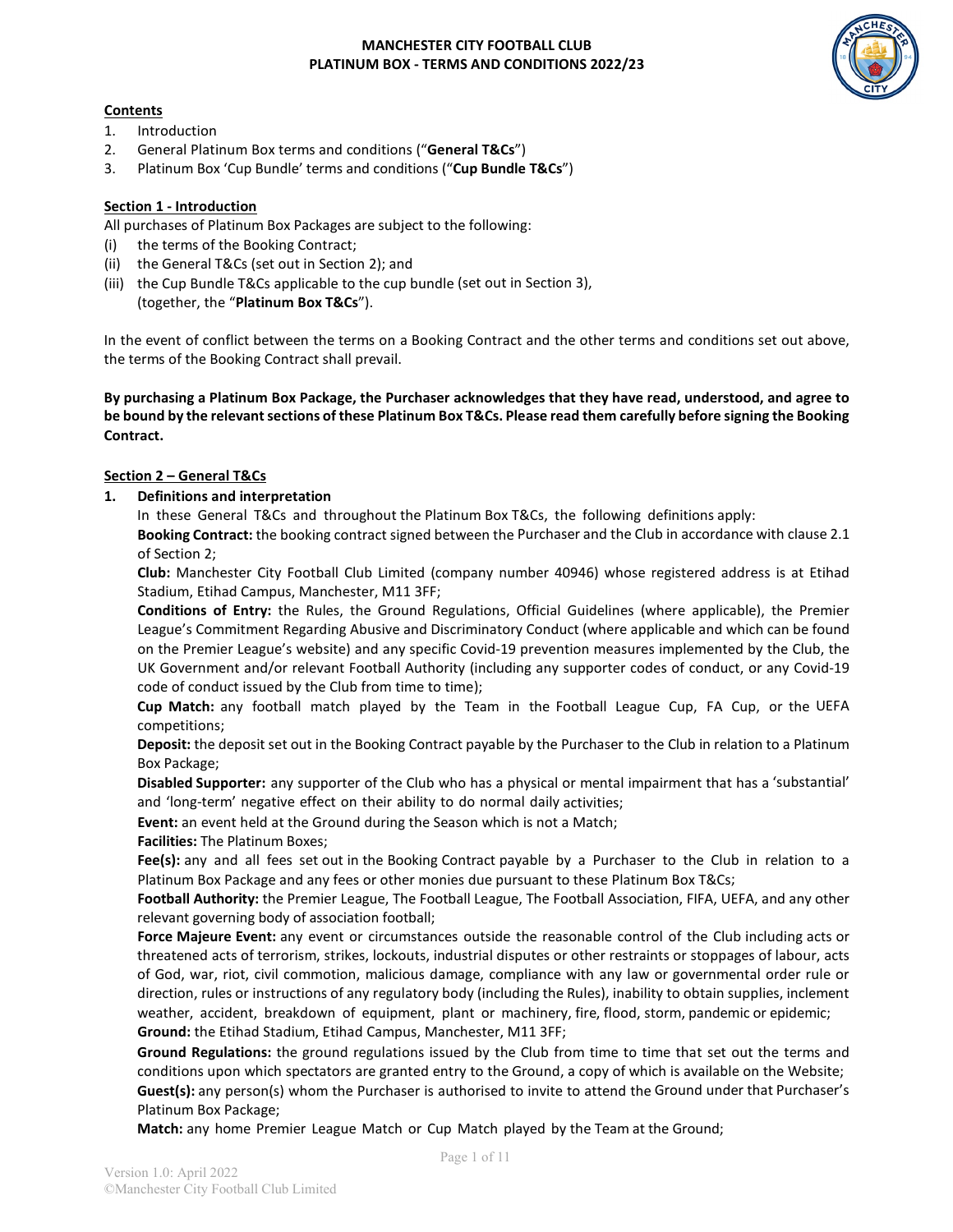

**Multi-year Package:** a Platinum Box Package for the number of consecutive Seasons set out in the Booking Contract;

**Official Guidelines:** the Government of the United Kingdom's, or any applicable competent authority's, guidelines and restrictions imposed or recommended from time to time;

**Payment Plan:** a Fee which the Club agrees, at its discretion, can be paid by the Purchaser by way of instalments as stated in the Booking Contract;

**Platinum Box Package:** the Platinum Box package for all Matches during a Season(s) and, where relevant, the Cup Bundle (as defined in Section 3). For the avoidance of doubt, this shall include use of the Platinum Box for a single Season and Multi-year Packages;

**Premier League Match**: any football match played by the Team in the Premier League;

**Purchaser:** the purchaser of a Platinum Box Package;

**Rules:** the Ground Regulations and any rules or regulations issued from time to time by any Football Authority; **Season:** each season of the Term, commencing on 1 July and ending on 30 June of the following year; **Team:** the Club's men's first-team;

**Term:** the term of the Platinum Box Package as specified on the Booking Contract;

**Ticket(s):** any mobile ticket, electronic card, or other entry material such as a print@home or printed ticket (and any replacement thereof) which are provided by the Club to the Purchaser to enable the Purchaser to exercise the benefits of the relevant Platinum Box Package; and

**Website:** the Club's website at [https://www.mancity.com/.](https://www.mancity.com/)

A reference in these Platinum Box T&Cs to the words "include," "including" or "in particular" or any similar expression shall be construed as illustrative and shall not limit the sense of the words following these terms. References to any legislation, are references to such legislation as may be updated, amended, superseded, replaced, or repealed from time to time.

#### **2. Purchase and payment**

- 2.1. A contract shall be created, upon the Purchaser and the Club signing the Booking Contract.
- 2.2. The purchase of a Platinum Box Package grants the Purchaser and their Guests the right to use the Facilities as specified in the Booking Contract at the relevant Match(es)/Event(s) and does not grant the Purchaser exclusive possession of any of the Club's facilities (including the Facilities) or create a tenancy of any kind.
- 2.3. Platinum Box Packages are sold subject to availability and in the Club's sole discretion and the Club expressly excludes all liability for any loss, expense or other type of claim arising as a result of any unsuccessful attempt to purchase a Platinum Box Package.
- 2.4. The benefits described for the Platinum Box Package at the time of booking are indicative only. The Club makes no representation, undertaking or warranty as to the provision of any of the benefits described and these are subject to change (either to include additional benefits/ parts of the Platinum Box Package or to remove existing benefits/ parts of the Platinum Box Package). Additional benefits relating to Platinum Box Packages may be available for purchase at an additional fee.
- 2.5. Purchasers must pay the Deposit and Fees in accordance with the payment terms set out in the Booking Contract (including any Payment Plan detailed in the Booking Contract). In the event that the Purchaser fails to pay any monies due pursuant to the payment terms, the Club may, at its discretion (and without prejudice to its other rights under these Platinum Box T&Cs), demand payment in full of the Fee, less any monies paid pursuant to a Payment Plan.
- 2.6. The Club shall invoice each Purchaser for the Fee due in respect of their Platinum Box Package at the same time as or after the Club has sent the fully signed Booking Contract to that Purchaser (unless agreed otherwise on the Booking Contract).
- 2.7. Where a booking is made for a Platinum Box Package, the Deposit and the Fees may be paid using any of the following payment methods:
	- (a) banker's draft (only if payment is made more than 30 days before the date of the first relevant Match to which the Platinum Box Package applies);
	- (b) CHAPS transfer; or
	- (c) valid debit or credit card.
- 2.8. The Club reserves the right to charge administration fees on payments made using certain payment methods (for the avoidance of doubt, specifically including any payment made by American Express). Information of any such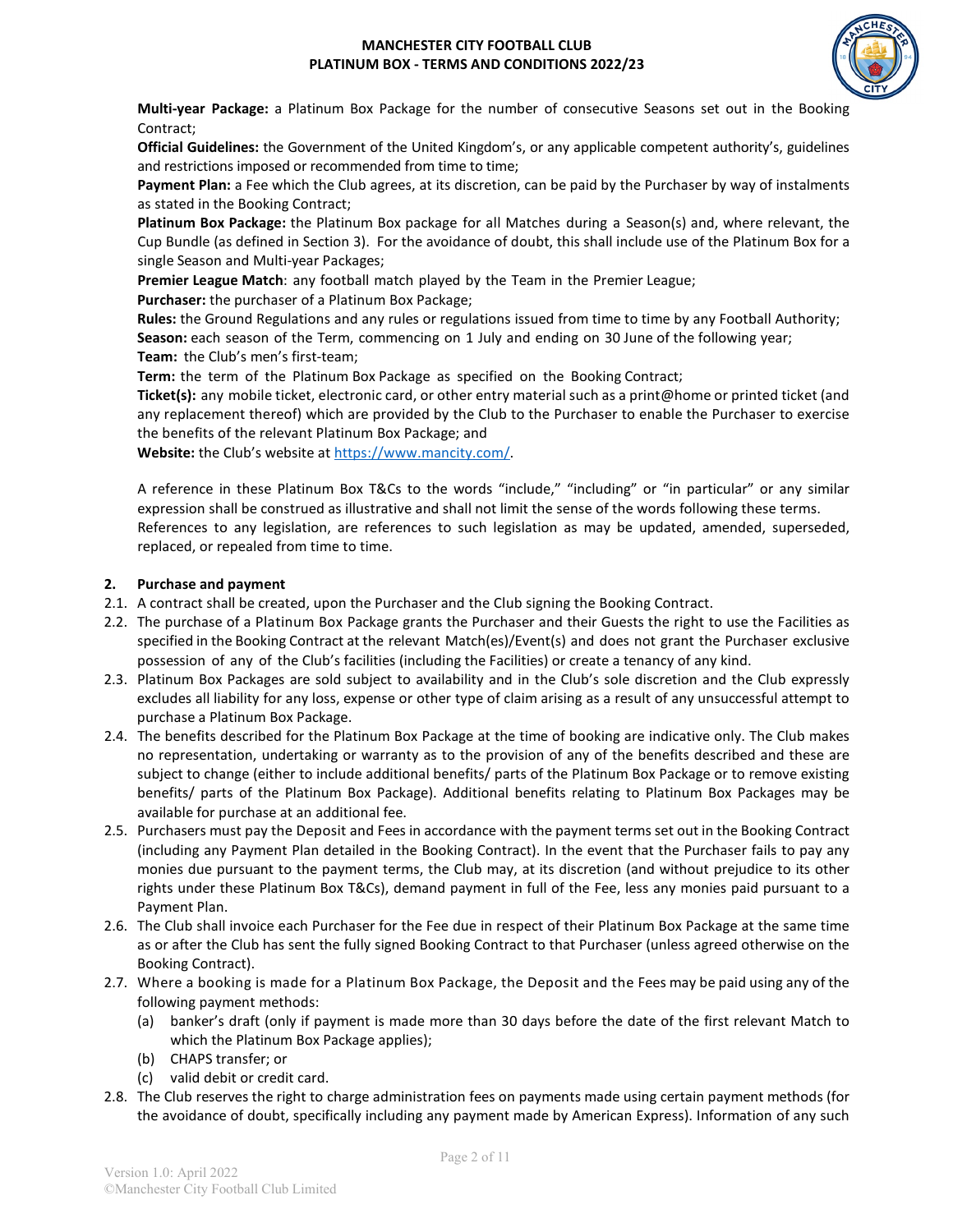

charges will be made available by the Club and it is the responsibility of the Purchaser to check payment information carefully.

- 2.9. The requirements under clauses 2.1 and 2.5 must be satisfied before any Tickets shall be released to the Purchaser.
- 2.10. Tickets will be electronic or print@home and shall be sent by email to Purchasers before the date for use. Purchasers must ensure the email address they provide is correct and the Club excludes all liability for any loss or expense suffered by Purchasers who do not receive their Ticket due to the wrong contact details or email address being provided or due to computer error in transit.
- 2.11.In the event that a Purchaser fails to pay the Deposit or any Fees on the relevant dates to the Club in full or where any payments are dishonoured, the Club reserves the right (in each case, without liability) to:
	- (a) withhold the Tickets until payment is received;
	- (b) suspend or withdraw the relevant Platinum Box Package and/or refuse entry to the Ground to the relevant Purchaser and their Guests;
	- (c) restrict the Purchaser from renewing the Platinum Box Package;
	- (d) prohibit the Purchaser from purchasing a Platinum Box package or any other hospitality package for any future Match which falls outside the scope of the Platinum Box Package purchased;
	- (e) charge the Purchaser an administration fee and/or a sum equal to any bank charges incurred by the Club as a result of the refused or dishonoured payment;
	- (f) take such action as it deems necessary to recover sums due to the Club, and the Club reserves the right to appoint a third party to recover any such sums; and/or
	- (g) resell the relevant Platinum Box Package (in whole or on a Match-by-Match basis) or release the reservation.
- 2.12. Purchasers must be aged 18 or over at the time of purchase of a Platinum Box Package.
- 2.13. Where a personal assistant is required to accompany a Disabled Supporter over the age of 14, the personal assistant of said supporter shall receive a seat free of charge (subject to availability and the provision of supporting medical evidence). All other elements of the Platinum Box Package are to be paid at the full prevailing rate. Full details of the Club's policy in relation to personal assistants can be found in the Club's Disabled Supporters Ticketing Policy applicable to the Season available at https://www.mancity.com/ticketing-and-hospitality/access.
- 2.14. The purchase of a Platinum Box Package shall entitle a Purchaser and their Guests to receive the relevant Tickets and to attend the applicable Match(es) and/or Event(s) and to use the seat or seats and any associated facilities applicable to the Platinum Box Package purchased. Nothing in these Platinum Box T&Cs constitute or imply any entitlement to occupy the seat indicated on the Ticket in any subsequent season, Events and/or Matches not booked and paid for under the Booking Contract.
- 2.15. Purchasers shall be invoiced by the Club from time to time for any additional fees incurred during the Season in connection with their Platinum Box Package (such as those relating to the provision of additional food and drink consumed) which are not covered by any Fees paid for the standard Platinum Box Package ("**Additional Fees**"). The Club may, in its discretion either (i) require the Purchaser to pay the Additional Fees on the day they are incurred; or (ii) provide the Purchaser with an invoice on or after the Match/Event which must be paid within 30 days of the date of invoice.
- 2.16.Without prejudice to any other rights and remedies available to the Club, if a Purchaser fails to pay any Fees or Additional Fees due in relation to a Platinum Box Package, the Club may refer such default to its nominated debt collection agency which may result in the Purchaser incurring an administration fee to cover to costs of collection of the outstanding Additional Fees. The Club reserves the right to refuse entry to the Ground and its Facilities to any Purchaser and the Guests of any Purchaser who has an outstanding debt to the Club in relation to their Platinum Box Package until payment of such debt has been received in full.
- 2.17. For Purchasers of Platinum Box Packages with a Term of one year or less, the Club shall use reasonable endeavours to offer for sale Platinum Box Packages for the following Season to those Purchasers before offering them for general sale, however the Club does not guarantee an identical Platinum Box Package will be available for the following Season as that purchased by the Purchaser for the Season applicable to that Platinum Box Package.
- 2.18.Where a Purchaser has purchased a Multi-year Package:
	- (a) the Multi-year Package shall commence upon the Purchaser and Club signing the Booking Contract, and, unless terminated earlier in accordance with the provisions under the Platinum Box T&C's, shall continue until expiry of the Term; and
	- (b) the Fees for the Multi-year Package shall be paid by the Purchaserto the Club on or before the dates specified on the Booking Contract. The Fees for any subsequent years of the Multi-year Packages shall increase in accordance with the amounts agreed between the parties as specified on the Booking Contract.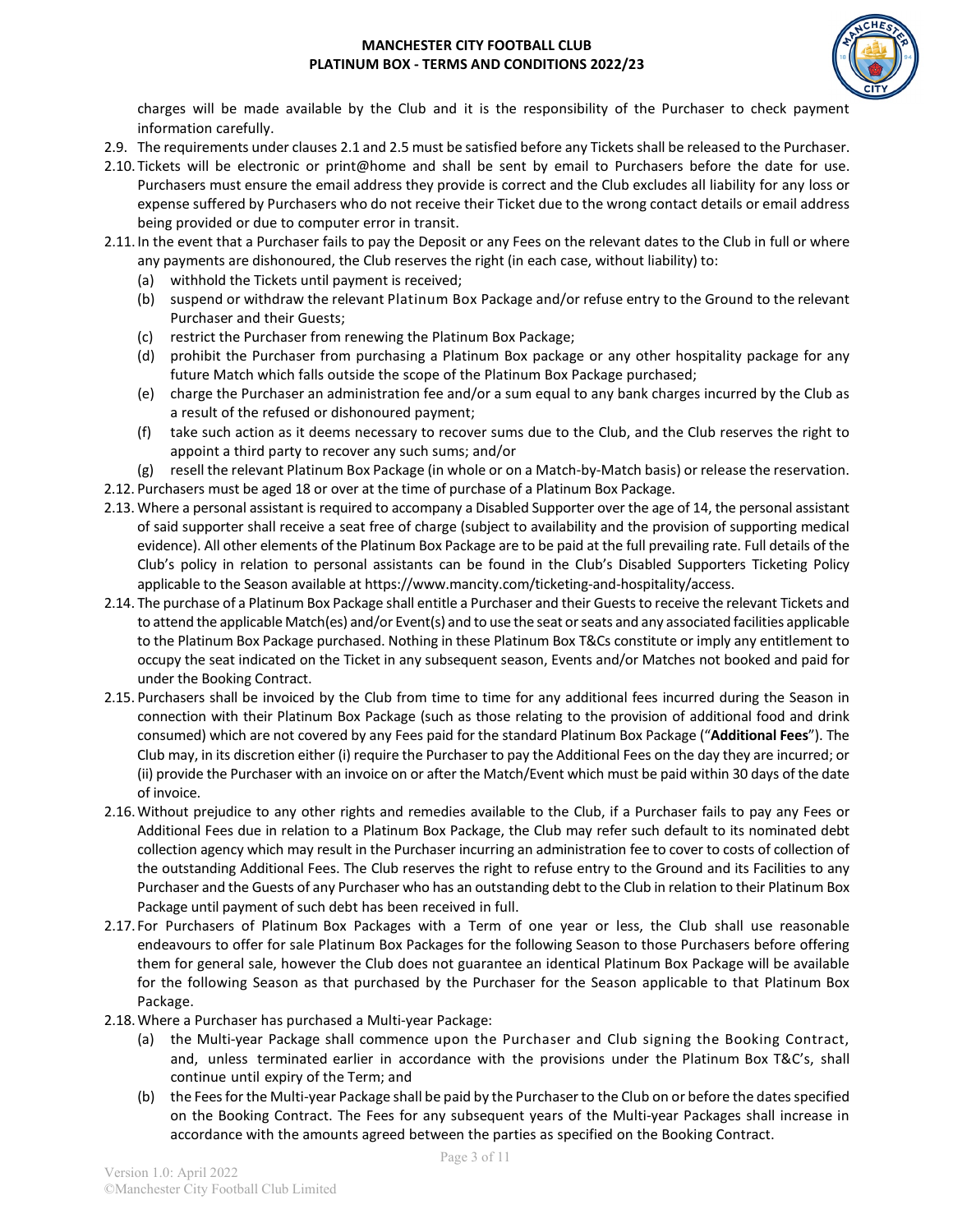

2.19.The Purchaser must ensure it and its Guest(s) information is accurate and kept up to date and should promptly notify the Club of any change of details (including, changes to name, payment details, addresses and/or contact details). The Club reserves the right to request evidence of identity when changes are notified under this clause 2.19.

### **3. Cancellation and withdrawal**

- 3.1. Deposits are non-refundable and non-transferable.
- 3.2. Unless otherwise stated in these Platinum Box T&Cs, once booked and/or purchased, no Purchaser shall be entitled to obtain any refund if they then wish to cancel their purchase of a Platinum Box Package in whole or part and the Club shall be entitled to seek full payment in respect of all Platinum Box Packages booked. Cancellation or part cancellation of a Platinum Box Package booking by the Purchaser must be made in writing by letter to the Hospitality Department, Manchester City Football Club, Etihad Stadium, Etihad Campus, Manchester M11 3FF or by email to hospitality@mancity.com.
- 3.3. The cancellation rights granted to consumers pursuant to The Consumer Contracts (Information, Cancellation and Additional Charges) Regulations 2013 do not apply to hospitality purchases. Consequently, consumers will not be able to cancel their hospitality purchases (including Platinum Box Package(s) except in accordance with these terms or as otherwise permitted by law.
- 3.4. The Club reserves the right to cancel or suspend any Platinum Box Package, in whole or part, at any time, if allowing the Purchaser (or any of their Guests) to use the Platinum Box Package could, in the opinion of the Club, prejudice or be detrimental to the reputation of the Club and/or if the Purchaser (or any of their Guests) is in breach of these Platinum Box T&Cs. If a Platinum Box Package is suspended or cancelled under this clause 3.4, the Purchaser shall not be entitled to a refund and no refund will be granted in relation to any person who is refused access to the Ground or ejected from the Ground under these Platinum Box T&Cs, the Rules and/or the Conditions of Entry.
- 3.5. Subject to clause 3.8, the Club may, in its sole discretion, resell any Platinum Box Package cancelled by the Purchaser or suspended or withdrawn by the Club and may in the event of a resale provide the Purchaser with a refund (less any applicable administration costs (including legal costs) incurred by the Club and any sums owing by the Purchaser to the Club and any interest due on such sums).
- 3.6. The Club reserves the right to vary or change the dates of Matches and/or kick-off times. The Club shall use reasonable endeavours to publicise any such change as far in advance as possible (including on the Website). In the event of a change in date or time of fixtures, the Club will not be liable for any additional costs incurred by the Purchaser such as travel or accommodation costs, but the Purchaser (and their Guests) shall be entitled to attend the rearranged Match (if any).
- 3.7. If a Purchaser (or their Guest(s)) are no longer able to attend a Match or Event due to having tested positive for Covid-19 and/or any specific Covid-19 prevention measures implemented by the Club, any Football Authority and/or the UK Government, the Purchaser must contact the Club as soon as possible (and in any event at least 24-hours before the scheduled kick off of a Match they are due to attend). Where a Purchaser cannot attend for this reason and has provided sufficient notice to the Club along with any reasonably requested evidence, the Club will provide a pro-rata refund of any purchased Tickets, into the bank account used to originally purchase the Tickets.
- 3.8. The Club reserves the right to withdraw or amend any Platinum Box Package in the event of any delays for any reason in the renovation, completion and/or availability of the Facilities or due to compliance with Official Guidelines. The Club may, in its sole discretion, allocate alternative seats, rooms, facilities or services to Purchasers. In the event of such a change, the Club shall endeavour to provide a suitable replacement of equal or greater value than the Platinum Box Package purchased. Should the Club not be able to provide a suitable replacement, the Club may provide the Purchaser with a pro-rata refund for the Match(es)/Event(s) that the Facilities are not available.

## **4. Standards of behaviour and dress**

- 4.1. The Purchaser and their Guests shall act in an orderly, proper and lawful manner, shall abide by these Platinum Box T&Cs and the Conditions of Entry and agree to conduct themselves at all times in a manner befitting a representative of the Club and agree not to do anything or procure anything to be done that will or is likely to bring the name or reputation of the Club into disrepute.
- 4.2. The Purchaser and their Guests shall not:
	- (a) cause any damage to the Ground;
	- (b) treat the Club staff or any person at the Ground in a threatening or abusive manner;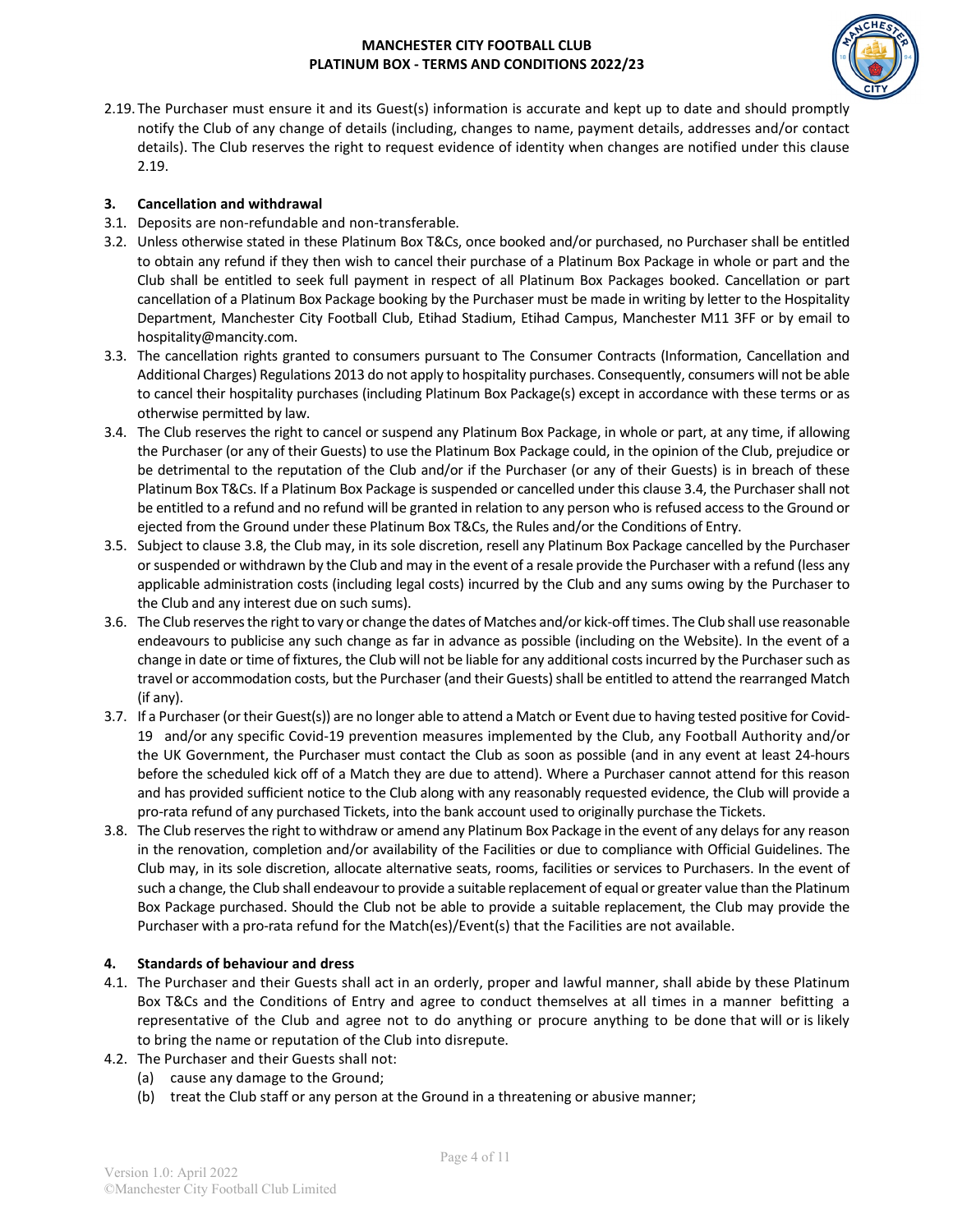

- (c) engage in any abusive, dangerous, or other unacceptable behaviour (including, for the avoidance of any doubt, any homophobic, sexual, sectarian, racial or discriminatory behaviour in any form, whether physical, verbal, or other) in or around the Ground or at any other sporting venue anywhere in the world;
- (d) bring into the Ground any food, drink (including alcohol), illegal drugs, other dangerous or illegal substances; fireworks; firecrackers; smoke canisters; air horns; flares; laser devices; bottles; glass vessels or any item that might be used as a weapon or compromise public safety;
- (e) be (or appear to be) intoxicated;
- (f) persistently stand in seating areas whilst a Match is in progress;
- (g) throw any object within the Ground that may cause injury or damage to people or property;
- (h) smoke in any part of the Ground (including the smoking of electronic cigarettes which is banned in the Ground) (the Club has a zero-tolerance policy in relation to this matter);
- (i) bring into the Ground any luggage items larger than A4 size (larger items can be left at a nominated safe storage point before entering the Ground);
- (j) sit in any other seat than that allocated to them on their Ticket;
- (k) seek or attempt to enter the Ground where to do so would be non-compliant with the Club's Covid-19 prevention measures;
- (l) fail or refuse to observe the lawful instructions of the Police and/or the Club (including its representatives e.g., stewarding staff); or
- (m) supply any misleading or incorrect information in any application.
- 4.3. The Purchaser and their Guests shall adhere to the Club's dress code relevant to the Platinum Box Package, which is clearly outlined on the Ticket and on the Club's Website. It shall be at the Club's sole discretion to decide if a Purchaser and/or the Guests are compliant with the dress code and entry may be refused for failure to abide by the specified dress code until this clause 4.3 is complied with. For the avoidance of doubt, away colours are strictly prohibited.
- 4.4. The Facilities are located in areas of the Ground reserved for the Club's fans. Any Purchaser or Guest who is in breach of this clause 4 as regards behaviour and dress and/or who is not a fan of the Club and/or whose behaviour may create or increase potential crowd trouble may be refused entry to or be ejected from the Ground.
- 4.5. Purchasers and their Guests are prohibited from bringing into the Ground or consuming in the Facilities any food or drink (whether alcoholic or otherwise) not provided by the Club. Purchasers and Guests shall refrain from consuming food and drink purchased in the public concourse areas of the Ground in the Platinum Boxes and Platinum Box areas. Purchasers and their Guests shall also abide by the Sporting Events (Control of Alcohol etc.) Act 1985.
- 4.6. Children under the age of 18 are permitted within Platinum Boxes, however, they must be accompanied by a responsible adult at all times.
- 4.7. The Club reserves the right, in its absolute discretion, to suspend for a period of time determined by the Club or withdraw a Purchaser's/Guest's Ticket, or to eject a Purchaser/Guest from the Ground if the Purchaser/Guest:
	- (a) is, in the Club's sole discretion, in breach of any part of this clause 4; or
	- (b) is prohibited (by law or otherwise) from attending the Ground or any other sporting venue anywhere in the world; or
	- (c) fails to comply with any Covid-19 specific requirements implemented by the Club which the Club considers necessary or prudent to minimise the risk of transmission of Covid-19 or any other infectious disease.
- 4.8. Purchasers are responsible for the behaviour of their Guests and may have their Platinum Box Package suspended or withdrawn if any of their Guests act in breach of this clause 4.
- 4.9. The Club shall have the right to charge a Purchaser for the actual cost of any repairs, cleaning, maintenance and/or replacement of facilities at the Ground resulting from any act or omission of the Purchaser and/or a Guest, except as a result of reasonable wear and tear.
- 4.10.Purchasers and their Guests will not have the opportunity to leave and re-enter the Ground. The Club operates a strict policy prohibiting re-admission to the Ground.
- 4.11.If requested, Purchasers and their Guests must submit to a search to gain entry to the Ground. A bag policy (available on the Website) is in operation at the Ground.

# **5. Rearranged or abandoned Matches and Events**

5.1. The Club is unable to give any guarantees that any particular Match or Event will take place at a particular time or on a particular date or that there will not be restrictions imposed on the number of fans who are permitted at the Ground. The Club reserves the right to: (i) reschedule or cancel any Match or Event; and/or (ii) cancel a Ticket for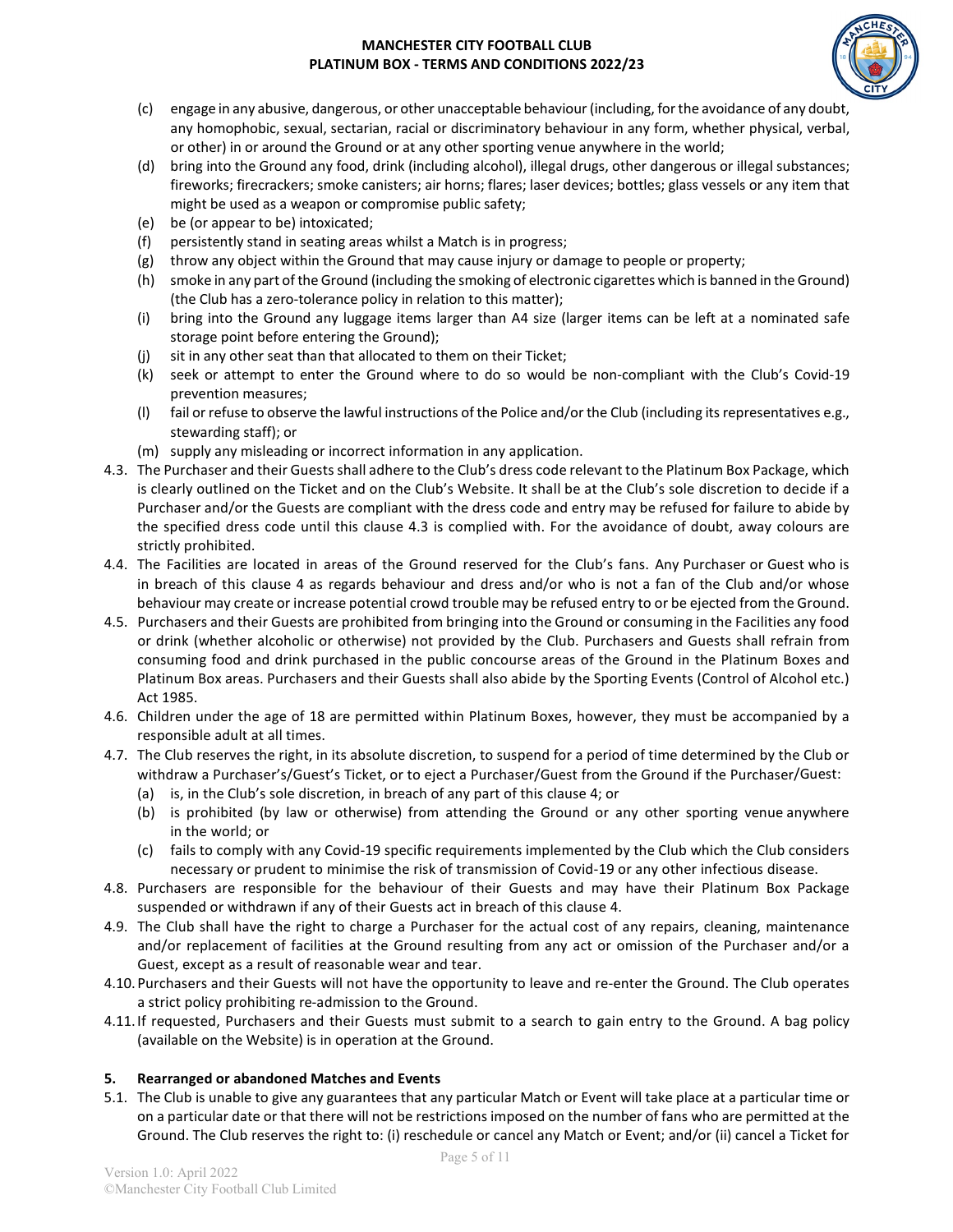

a particular Match or Event due to compliance with Official Guidelines or other Conditions of Entry, without any liability whatsoever. Where reasonably practicable, the Club shall endeavour to publicise any fixture changes in advance via the Website and notify Purchasers of fixture changes via email. In the event of the postponement or abandonment of the Match or Event (or if the Match has to be played behind closed doors), the following options shall be available:

- (a) where a Match is rescheduled from a Saturday to a Sunday (or vice versa) on the same weekend, the Purchaser shall be entitled to attend the rescheduled Match. The Purchaser will not be able to cancel or otherwise change their Platinum Box Package booking, without prior written approval from the Club, acting entirely in its own discretion on a case-by-case basis;
- (b) where a Match or Event is rescheduled other than in accordance with clause 5.1(a), the Purchaser shall be entitled to: (i) attend the rescheduled Match; or (ii) inform the Club that they wish to cancel or otherwise change their Platinum Box Package booking in writing as soon as possible and in any event no later than 7 calendar days after the date of the notice of the rearranged Match or Event, and prior to such rearranged Match or Event;
- (c) in the event that the Match is played behind closed doors and fans are not permitted to attend, the Purchaser shall, subject to clause 5.3, be entitled to request a refund for that specific Match;
- (d) in the event the Official Guidelines change and as a result the Club needs to reduce the number of Tickets available for a particular Match, the Club will seek to offer a Platinum Box and/or hospitality ticket ballot for the Match and the Purchaser shall be entitled to: (i) enter for an opportunity to purchase a Ticket through the ballot (subject to availability, meeting the stipulated sales criteria on the Website and applicable ballot terms and conditions). Due to limited availability in this scenario, the Club may elect to implement specific sales criteria which may limit the Purchaser's eligibility to apply); or (ii) request a refund in accordance with clause 5.3, dependent on the type of Platinum Box Package purchased.
- 5.2. If any Premier League Match or Cup Match is relocated to the Ground for any reason (including forsafety reasons) but is deemed to be an away match for the purposes of the relevant competition, the match will not be considered a Match for the purposes of any Platinum Box Package.
- 5.3. A refund pursuant to clause 5.1 will only be issued on the (i) cancellation of the Platinum Box Package for the particular Match within the timeframe notified by the Club and (ii) satisfactory identification that the individual requesting the refund is the Purchaser. The final decision shall at all times belong to the Club.

## **6. Match/Event day**

- 6.1. Where possible, Match/Event invitations containing links to a full itinerary and Tickets will be emailed to Purchasers approximately 5 working days before the Match/Event, provided that full cleared payment has been received by the Club. Ifthe Purchaser and/or any of their Guests have any special dietary requirements, this should be communicated to the Club in writing, at least 5 working days prior to the relevant Match/Event. It is the Purchaser's responsibility to check that all Tickets are complete and correct when received. If any items are missing from the Tickets, the Purchaser should contact the Club immediately.
- 6.2. Purchasers and their Guests must present the relevant Ticket and comply with the rules on dress code and behaviour in these Platinum Box T&Cs to gain entry to the Ground.
- 6.3. Admission to the Ground will be granted no earlier than 2½ hours prior to the published start time of each Match/Event and for up to a maximum of 1 hour after the Match/Event has finished.
- 6.4. It is the responsibility of the Purchaser to check:
	- (a) that the Club holds the correct details for them/their Guests and that the correct details appear on the Tickets; and
	- (b) the dates and time of the Match/Event, which may be subject to alteration.
- 6.5. Only one person per Match/Event will be admitted to the Ground in respect of each Ticket and seat.
- 6.6. The Club reserves the right in its sole discretion to allocate alternative seats, rooms, facilities, or services to Purchasers (for example where relocation is necessary in order to comply with the Rules, Official Guidelines, for operational reasons, maintenance, repair or crowd safety and control). In the event of such a change, the Club shall endeavour to provide a suitable replacement of equal or greater value than the Platinum Box Package purchased.
- 6.7. If a Purchaser does not purchase a Platinum Box in its entirety, they may be required to share a Platinum Box with other hospitality guests not in their party.
- 6.8. A Purchaser may use the Platinum Box on non-Match/Event days but will have to pay additional Fees for any food and beverage.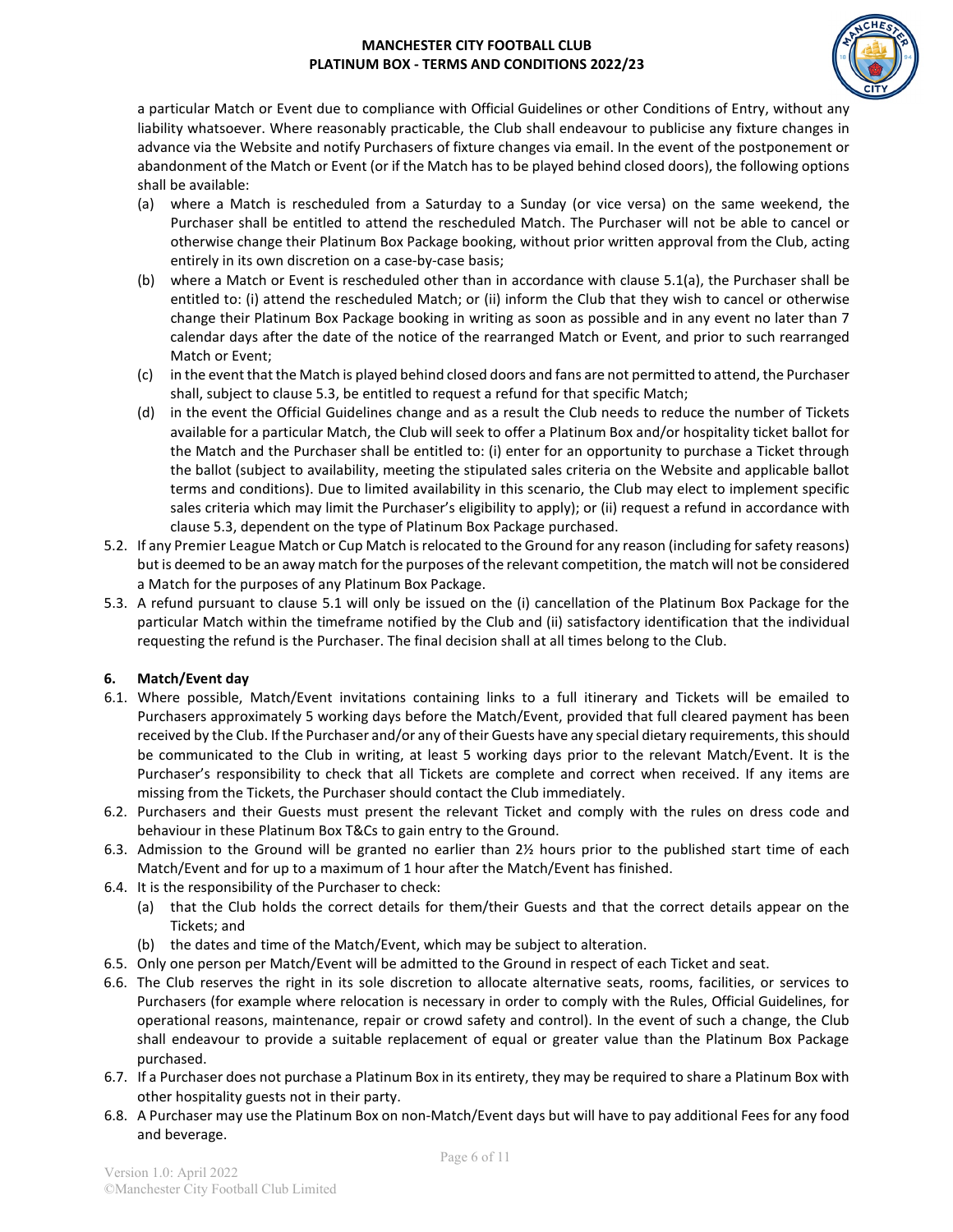

## **7. Tickets**

- 7.1. All Tickets remain the property of the Club at all times. The Club reserves the right to withdraw or require the immediate return of Tickets at any time.
- 7.2. The Club is not responsible for any Ticket which is lost, stolen, forgotten, damaged, defaced or destroyed (whether a Ticket is damaged, defaced or destroyed shall be determined by the Club acting reasonably in its sole discretion). Purchasers must notify the Club immediately in the event that any Ticket is lost, stolen or has not been received. The Club may, in its absolute discretion, provide duplicate Tickets and reserves the right to charge a fee for the issue of any such replacement.
- 7.3. The Purchaser acknowledges and agrees that:
	- (a) these Platinum Box T&Cs grants a non-exclusive, revocable, royalty-free, non-assignable or transferable, time-limited, right to occupy the relevant Facility at the times stated in the Booking Contract as a Purchaser only and that no relationship of landlord and tenant is created between the Club and Purchaser by the execution of the Booking Contract;
	- (b) the relevant Facility and any equipment and furnishings contained therein remain the property of the Club and the Club retains control, possession and management of the Box at all times; and
	- (c) the Purchaser has no right to exclude the Club from the Facility.
- 7.4. Purchasers are prohibited from: using Platinum Box Packages for promotional, advertising or marketing purposes (including permitting any signs, advertisements, nameplates, inscriptions, flags, banners, placards, posters or notices to be affixed or displayed on the interior or exterior of the Platinum Box); offering the Tickets as a prize in any promotion, prize draw or competition; giving the Tickets to a third party who agrees to buy some other goods or services; or using for any other commercial purpose unless expressly authorised in writing by the Club or relevant Football Authority as applicable.
- 7.5. Subject to 7.4 above, the Purchaser may, at its own cost and expense, affix a graphic transfer on the glass window of the Platinum Box to exhibit thereon the business or product name of the Purchaser, subject to obtaining the prior written consent of the Club acting in its sole discretion. The Purchaser must provide information detailing the style and wording of the proposed graphic representation and the materials and method of adhesion. Any such graphic transfer must be capable of removal immediately without causing any damage or destruction to the glass panel or any other part of the Facility. The Purchaser agrees to cover the cost of any damage caused by a graphic transfer.
- 7.6. Subject to 7.3 and 7.4 above, where a Purchaser has purchased a Multi-year Package for 3 years or more, a Purchaser will be entitled to make minor changes to customise its Platinum Box provided that:
	- (a) they obtain approval from the Club in writing before any changes are made;
	- (b) any cost for the change is borne by the Purchaser; and
	- (c) the Purchaser, at its own cost, shall return the box to its original condition and make good the area to the same standard and finish as at the beginning of the Term (or such alternative standard as reasonably required by the Club) and to the Club's satisfaction.
- 7.7. Platinum Box Packages are personal to Purchasers and Tickets are personal to Purchasers and their Guests. Platinum Box Packages and Tickets are not transferable and shall not be transferred or resold in any circumstances, save as provided in this clause 7.7. Purchasers may transfer Tickets to approved third parties at the sole discretion of the Club. Such a transfer must be facilitated through the Club and may incur a fee determined by the Club in its sole discretion, which shall be borne in full by the Purchaser. In all other circumstances, Purchasers are prohibited from transferring or subletting their Platinum Box Package to any person without the written consent of the Club.
- 7.8. The unauthorised sale or disposal of Tickets may amount to a criminal offence under section 166 of the Criminal Justice and Public Order Act 1994, as amended by the Violent Crime Reduction Act 2006. The Club will inform the police as soon as it becomes aware that Tickets and/or Platinum Box Packages are being or have been sold in contravention of this law and may share information of any persons involved (or whom it reasonably believes are involved) with the police, any Football Authority, and/or other football clubs. The Club reserves the right to suspend or withdraw with no refund any Platinum Box Package purchased by any person who is convicted of a criminal offence related to the illegal sale of tickets or is reasonably suspected by the Club of committing such an offence.
- 7.9. In the event of any person attempting to enter or having entered the Ground with a concessionary priced Ticket where that person is not entitled to use a concessionary priced Ticket, the Club reserves the right to eject that person from, or refuse that person entry to, the Ground and may withdraw the Ticket and/or the relevant Platinum Box Package at the Club's sole discretion, and no refund shall be given.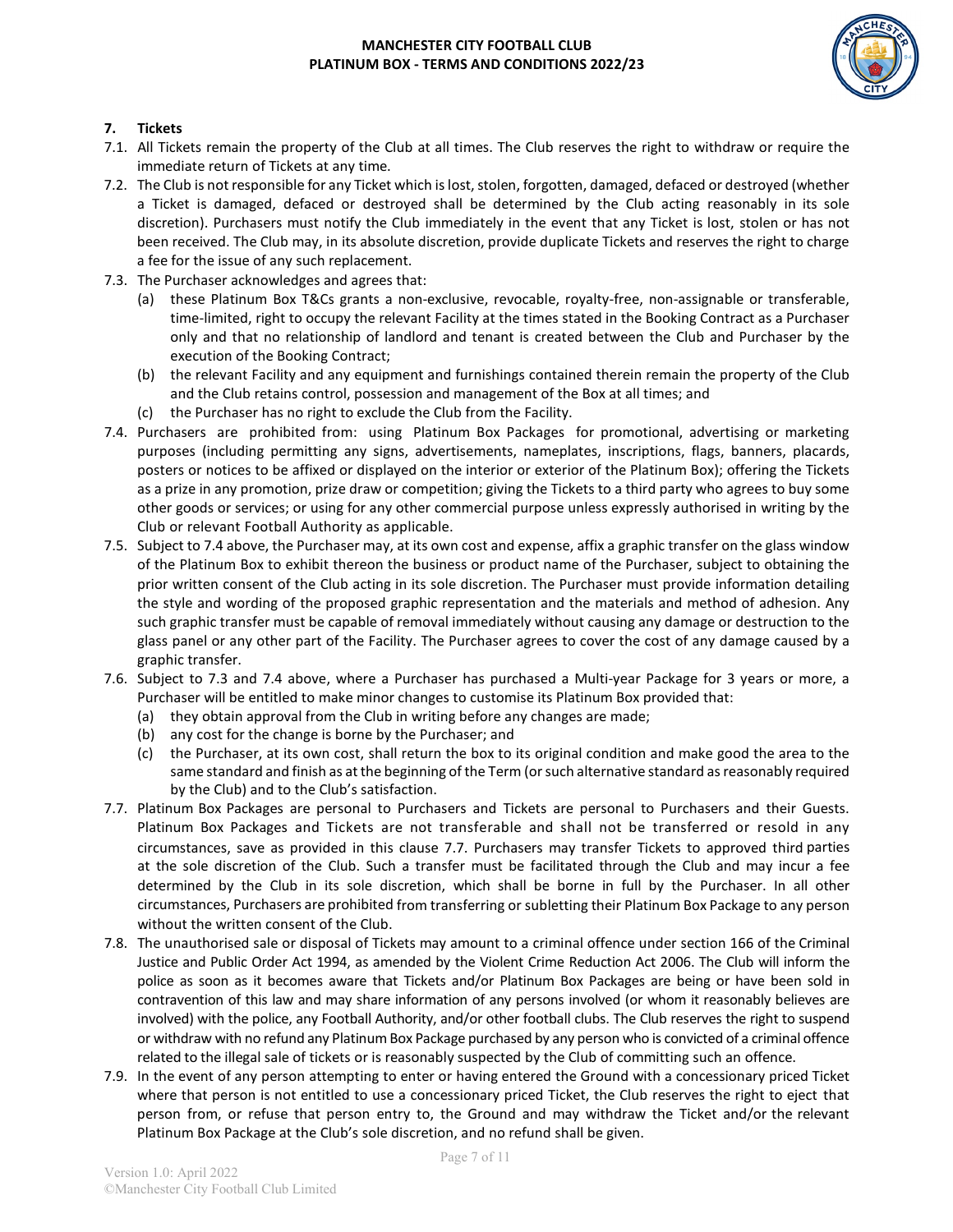

7.10.The Club shall have the following rights in relation to any Purchaser or Guest (or anyone in possession of the

- Ticket belonging to a Purchaser or Guest) who breaches clauses 7.4 to 7.9:
- (a) confiscation of Tickets (with no right to refund);
- (b) ejection from or refusal of access to the Ground;
- (c) reporting to the police, any Football Authority and/or other football clubs;
- (d) suspension of the relevant Platinum Box Package for any future Matches/Events; and/or
- (e) banning from the Ground/purchasing a Platinum Box Package or any other match/event tickets on a hospitality, general admissions basis or otherwise,

and any Tickets belonging to such a person shall be null and void.

#### **8. Car Parking**

- 8.1. Any car parking permit provided in connection with a Platinum Box Package is used by Purchasers and their Guests subject to any applicable Car Park T&Cs (available within the car park, on the Website or on request). The Club shall (subject to availability) generally only make available one car parking space for every four Guests utilising a Platinum Box Package.
- 8.2. Purchasers will be required to provide their full name and the car registration of the Vehicle that will be using the car park at the Match or Event. The car registration details will be input into a third-party system to use ANPR on the day and by purchasing and using a car park permit, the Purchaser consents to the Club sharing their name and vehicle registration with third parties for such use.
- 8.3. Vehicles are parked at the car park permit holder's risk and the Club shall not be liable for any theft, loss or damage to any vehicle or its contents.
- 8.4. Car parking spaces are personal to Purchasers and their Guests and cannot be sold, transferred, or assigned without the permission of the Club.

#### **9. Standard Away Ticket Requests**

- 9.1. The purchase of a Platinum Box Package entitles the Purchaser to make additional purchase requests for standard away tickets for matches. The sale of standard away tickets is subject to availability, the Away Ticket Terms & Conditions (available on the Website) and any Official Guidelines in place at the time.
- 9.2. All requests for standard away tickets must be made via the online form, available at <https://www.mancity.com/ticketing-and-hospitality/hospitality/away-tickets>
- 9.3. The purchase of standard away tickets is conditional on the Club being provided with valid payment card details in respect of the Purchaser of the Platinum Box Package, and the payment card details will be used by the Club, subject to availability, to fulfil the purchase of the requested tickets. Please note that the Club is only able to process payments for standard away tickets using credit cards, Visa debit cards and MasterCard debit cards, subject to the remaining terms of this clause 9.
- 9.4. The Club will automatically collect payment for requested tickets to away matches on or around the date on which tickets go on general sale using the payment details provided by the Purchaser of the Platinum Box Package to the Club. Once payment has been collected, no refunds will be given. The Club shall not be liable for any bank and/or credit card charges that may be incurred as a result of payment being collected in this way.
- 9.5. The Club shall not be required to inform the Purchaser of the date that it will use the payment card details supplied to take payment for the requested away match, or that it has successfully taken payment in respect of the away match requested. It is the responsibility of the Purchaser to check their banking arrangements, card statement and online booking history for details of those matches for which payment has been successfully taken.
- 9.6. Each Purchaser must keep the Club informed of any changes relating to the payment card details provided under clause 9.3 above.

#### **10. Liability**

- 10.1.The Club will not be liable for any failure to provide or delay in providing facilities, services, food, or beverages as a result of:
	- (a) any delays for any reason in the completion and availability of the Facilities;
	- (b) compliance with the Rules and/or guidance provided by any Football Authority and/or the police or Match day safety staff;
	- (c) events or matters outside its control, including for the avoidance of any doubt a Force Majeure Event;
	- (d) the alteration of the dates and time of any Match/Event;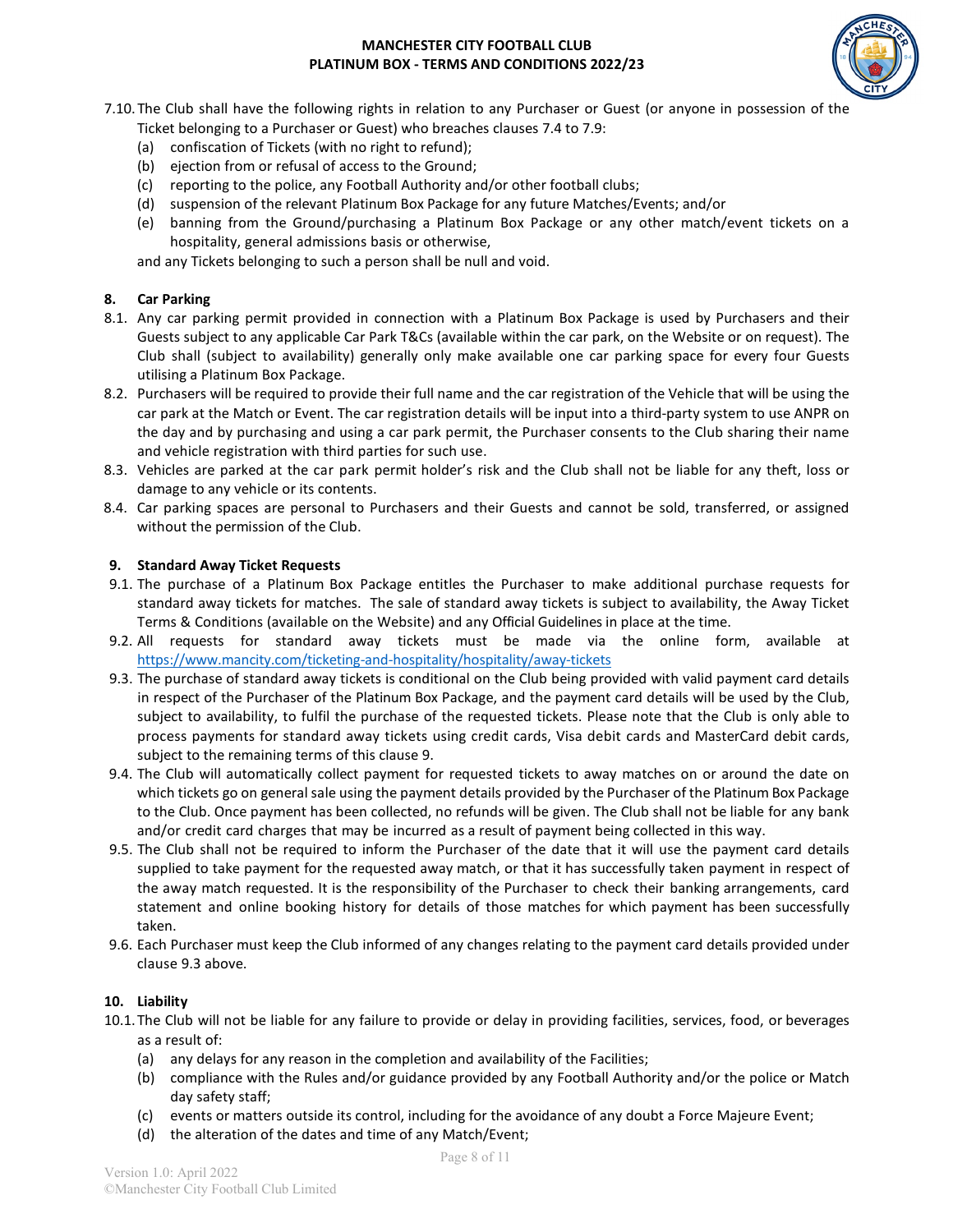

- (e) the requirement to play Matches behind closed doors; and/or
- (f) the postponement, abandonment, or cancellation of any Match/Event.
- 10.2.The Club shall not have any liability to any Purchaser/Guest for any non-delivery or late delivery of Tickets, documents or other materials dispatched by the Club to the Purchaser resulting from incomplete or inaccurate personal details or email address provided to the Club by the Purchaser, or for computer error in transit. The Club's responsibility for any Tickets, documents or other materials ends from the moment they are distributed to the email address provided by the Purchaser.
- 10.3.The Club shall take all reasonable precautions for the security of the property of Purchasers and Guests, but property is left unattended at the owner's risk.
- 10.4.To the fullest extent permitted by law, the Club, its officers, or employees shall not be liable for, whether in tort, contract or otherwise and howsoever caused:
	- (a) any loss, damage, or injury to the Purchaser's and/or the Guests' property; or
	- (b) any loss of profit, loss of use, loss of opportunity or any indirect, economic, or consequential losses whatsoever.
- 10.5.Nothing in these Platinum Box T&Cs shall limit either party's liability for death or personal injury caused by its negligence, fraud, or fraudulent misrepresentation, or for any other liability unable to be excluded under English law.
- 10.6.Tickets relating to the performance aspect of Events ("**Event Tickets**") are sold by the Club as agent on behalf of the Event organiser/promoter. All issues relating to the performance element of the Event and Event Tickets, including the postponement, rearrangement or cancellation of the Event and any associated refund, shall be the responsibility of the Event organiser/promoter and the Club shall have no liability to any Purchaser or Guest or any other third party in relation to such matters.
- 10.7.If, when attending an Event at the Ground, a Purchaser or Guest commits a breach of any of the Event organiser/promoter's terms and conditions of sale, such breach shall be treated as a breach of these Platinum Box T&Cs.
- 10.8.The Club shall not be responsible to any Purchaser, Guest or third party in respect of any delay or failure for any Event Tickets to be sent by the Event organiser to such party or to the Club.

#### **11. Data Protection**

- 11.1.Each Purchaser and Guest acknowledges and agrees that the personal data provided by them to the Club in the purchase and use of a Platinum Box Package shall be collected, stored and used by the Club in accordance with the Data Protection Act 2018, the General Data Protection Regulation ((EU) 2016/679) and the Club's Privacy Policy (available at [https://www.mancity.com/common/privacy\)](https://www.mancity.com/common/privacy). In particular, the Club may share a Purchaser (and/or Guest's) personal data, including name, date of birth, photograph, contact details and information about ticket purchases with other football clubs, any Football Authority and with law enforcement authorities. This data will be used for the purpose of identifying and preventing violent and antisocial behaviour at matches, including racial, homophobic, or discriminatory abuse, chanting or harassment and with enforcing sanctions under the Conditions of Entry and Club policies. The Club may also share data in order to support with the handling of fan enquiries and to allow for rapid identification of fans in the event of incidents including health emergencies and general crowd control emergencies.
- 11.2.All persons who enter the Ground under a Platinum Box Package acknowledge that photographic images and/or video recordings (and/or stills taken from video recordings) may be taken of them and may also be used in televised coverage of Matches, Events and/or for promotional, marketing or security purposes by the Club, any Football Authority or other third parties (such as Event promoters) and use of a Ticket to enter the Ground constitutes consent to such use.
- 11.3.All Purchasers and their Guests agree that the Matches for which the Platinum Box Packages have been purchased are public, and that their appearance and actions inside and in the perimeter of the Ground are public in nature and that they shall have no expectations of privacy with regards their actions or conduct at Matches.

#### **12. Force Majeure**

The Club shall not be deemed to be in breach of these Platinum Box T&Cs or otherwise liable to any Purchaser or Guest as a result of any delay or failure in the performance of its obligations under these Platinum Box T&Cs if and to the extent that such a delay or failure is caused by a Force Majeure Event.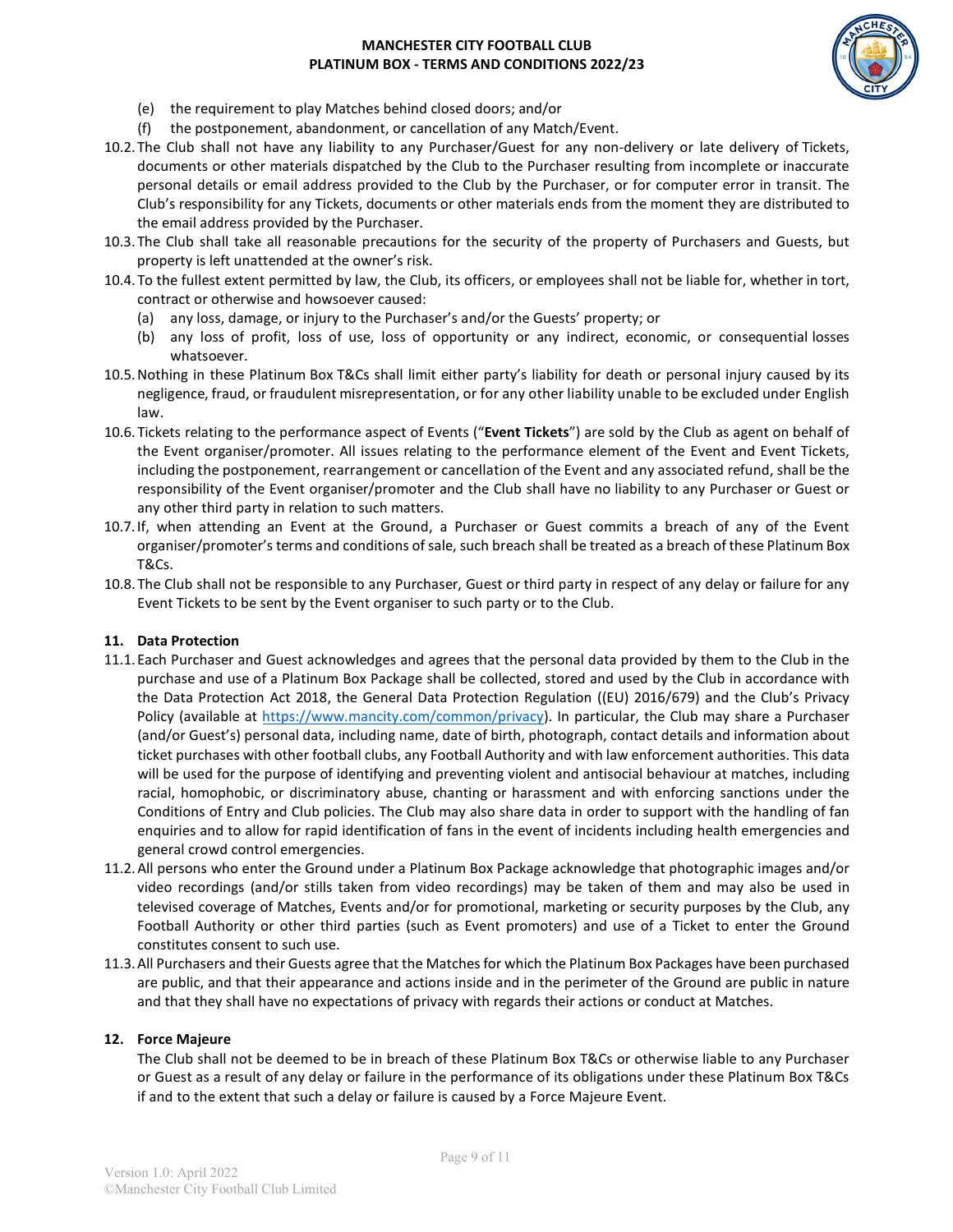

### **13. Indemnity and Costs**

- 13.1.The Purchaser shall indemnify, and keep indemnified, the Club against any losses (of whatever nature and however caused or incurred), damages, liability, costs (including legal fees) and expenses incurred by the Club as a result of or in connection with the Purchaser's breach of any of the Purchaser's obligations under the Platinum Box T&C's.
- 13.2.As a separate obligation to clause 13.1, the Purchaser shall pay to the Club on demand any costs (including legal fees) incurred by the Club to recover unpaid Fees.
- 13.3.The Purchaser and Guests shall, on a joint and several basis, indemnify and keep indemnified the Club against any losses (of whatever nature and however caused or incurred), damages, liability, costs (including legal fees) and expenses incurred by the Club as a result of or in connection with the any damage caused by the Purchaser or their Guest(s) to the Ground or any property, equipment or facilities at the Ground (other than reasonable wear and tear).

#### **14. Audio visual equipment**

Save as regards mobile telephones used for personal and private use only (which, for the avoidance of doubt and by way of example only, shall not include the capturing, logging, recording, transmitting, playing, issuing, showing, or any other communication of any audio, visual or audio-visual material or any information or data for any commercial purposes), holders of Tickets shall not bring into (or use within) the Ground any equipment that is capable of recording or transmitting any audio, visual or audio-visual material or any information or data in relation to any Match or Event or any aspect thereof. Any person acting in breach of this clause 14 may have such equipment confiscated and/or will be required to deliver up any tapes, films, disks or other recordings or data to a relevant Football Authority and/or the Club and/or the Event organiser and the copyright in any such recording or transmission is hereby assigned (by way of present assignment of future copyright pursuant to section 91 of the Copyright, Designs and Patents Act 1988) to the relevant Football Authority, the Club and/or Event organiser (as applicable).

### **15. General**

- 15.1.In the event that any of these Platinum Box T&Cs are declared void, ineffective or unenforceable by any competent court, the remainder of the Platinum Box T&Cs shall remain in effect as if such void, ineffective or unenforceable condition or conditions had not been included.
- 15.2.The Club reserves the right to make amendments to these Platinum Box T&Cs from time to time. Up to date versions of the Platinum Box T&Cs will be sent to the Purchaser by email.
- 15.3.The Club's failure to exercise, or delay in exercising, any right, power, or remedy provided by these Platinum Box T&Cs or by law shall not constitute a waiver of that right, power, or remedy.
- 15.4.These Platinum Box T&Cs shall be governed by and interpreted in accordance with English law and are subject to the exclusive jurisdiction of the English courts.
- 15.5.Nothing in these Platinum Box T&Cs shall give any person any automatic right of renewal or purchase in relation to any Platinum Box Package for any subsequent Season or for any subsequent Event.
- 15.6.The Booking Contract including these Platinum Box T&Cs and the Conditions of Entry, comprise the entire agreement between the Club and Purchasers and Guests in relation to the purchase and use of Platinum Box Packages.
- 15.7.The Club and its group companies shall be entitled to enforce these Platinum Box T&Cs against Purchasers and Guests. The Club shall at any time be entitled to assign, transfer, or novate the benefit and subcontract the obligations due under these Platinum Box T&Cs.

#### **Section 3 – Cup Bundle T&Cs**

These Cup Bundle T&Cs are subject to the General T&Cs set out above, and the same definitions will apply. By purchasing a Cup Bundle (as defined below), the Purchaser acknowledges that they have read, understood, and agree to be bound by the relevant sections of these Platinum Box T&Cs.

**1. Definitions**

In these Cup Bundle T&Cs, the following definition applies:

**Cup Bundle:** the bundle available for all Purchasers of Platinum Box Packages consisting of the following: 3 European cup group stage Matches of the Team played at the Ground during the Season.